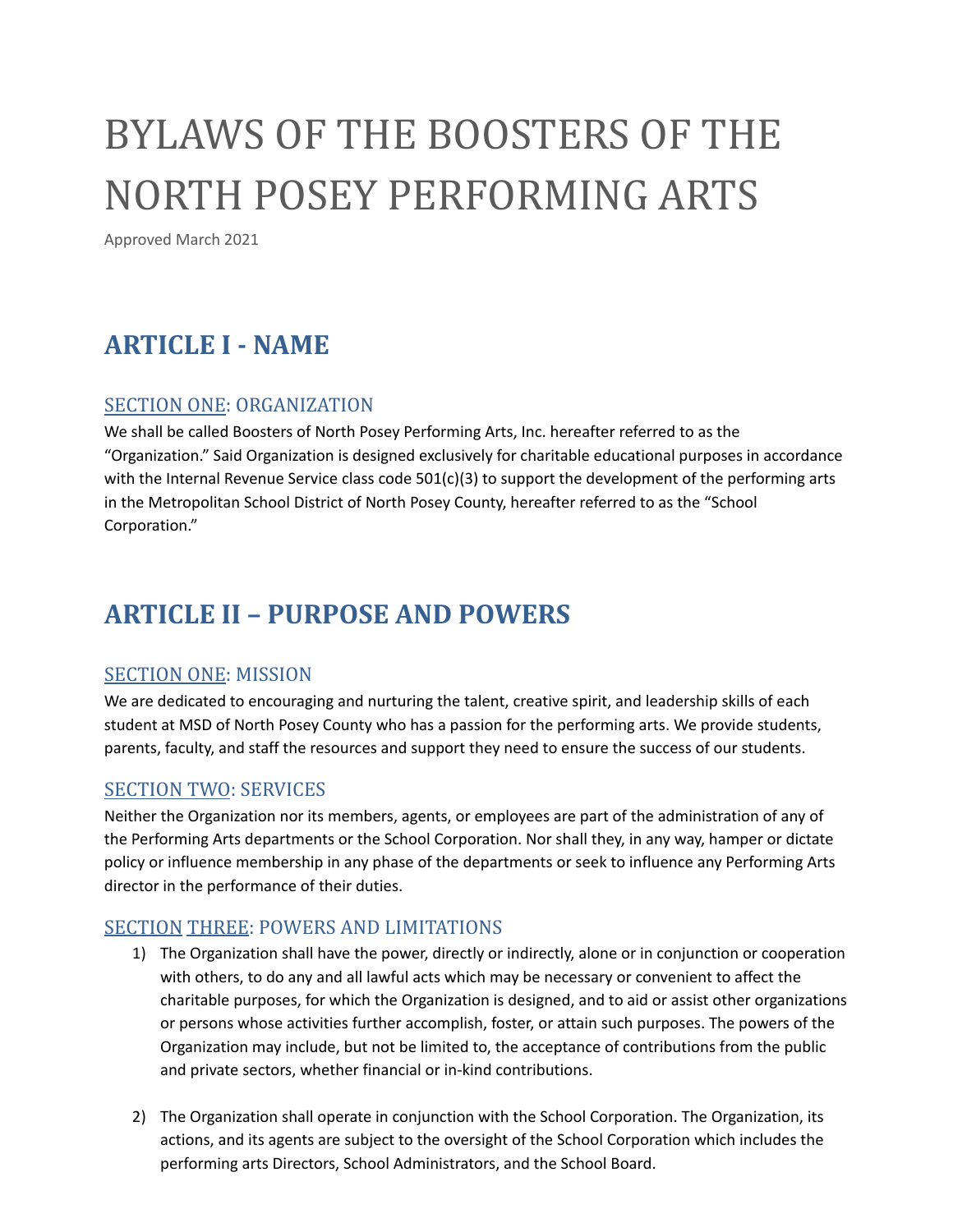3) Notwithstanding any other provision of these Bylaws, no director, officer, employee, member, or representative of the Organization shall take any action or carry on any activity by or on behalf of the Organization not permitted to be taken or carried on by an organization exempt under Section 501(c)(3) of the Internal Revenue Code as it now exists or may be amended, or by any organization contributions to which are deductible under Section  $170(c)(2)$  of such Code and Regulations as it now exists or may be amended. No part of the net earnings of the Organizations shall inure to the benefit or be distributable to any director, officer, member, or any other private person, except that the Organization shall be authorized and empowered to pay reasonable compensation for services rendered and to make payments and distributions in furtherance of the purposes set forth in these Bylaws.

# SECTION FOUR: CORE BELIEFS

We believe that the performing arts are co-curricular in nature and important to the educational and personal development of each child. We know that students who participate in co-curricular activities tend to perform better in other academic areas. We also understand that participation in the performing arts requires financial commitment from the school corporation, students, and parents. We desire to alleviate those financial burdens so that every student has equal access to a high-quality performing arts education.

# SECTION FIVE: DISTRIBUTION UPON DISSOLUTION

- 1) Upon termination or dissolution of the Boosters of North Posey Performing Arts, Inc., any assets lawfully available for distributions shall be distributed to one (1) or more qualifying organizations described in Section 501(c)(3) of the Internal Revenue Code (or described in any corresponding provision of any successor statute) which organization or organizations have a charitable purpose which, at least generally, includes a purpose similar to the terminating or dissolving Organization.
- 2) The organization to receive the assets of the Boosters of North Posey Performing Arts, Inc. hereunder shall be selected in the discretion of a majority of the managing body of the corporation, and if its members cannot so agree, then the recipient organization shall be selected pursuant to a verified petition in equity filed in a court of proper jurisdiction against the Boosters of North Posey Performing Arts, Inc. by one (1) or more of its managing body which verified petition shall contain such statements as reasonably indicate the applicability of this section. The court upon finding that this section is applicable shall select the qualifying organization or organizations to receive the assets to be distributed, giving preference is practicable to organizations located within the State of Indiana.
- 3) In the event that the court shall find that this section is applicable but that there is no qualifying organization known to it which has a charitable purpose, which, at least generally, includes a purpose similar to the Boosters of the North Posey Performing Arts, Inc., then the court shall direct the distribution of its assets lawfully available for distribution to the Treasurer of the MSD of North Posey County to be added to an appropriate fund.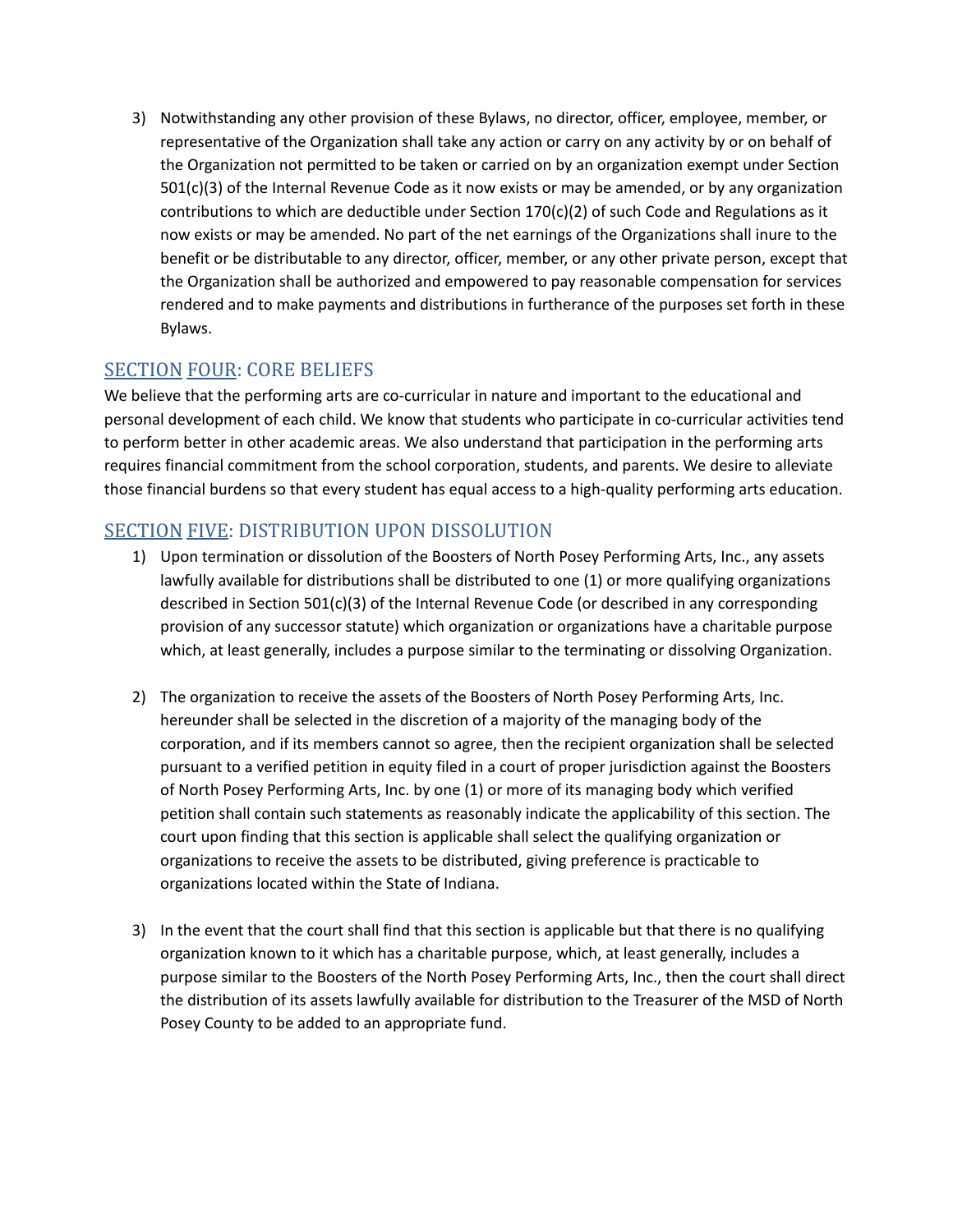# **ARTICLE III – MEMBERSHIP**

#### SECTION ONE: REQUIREMENTS

Any person who is 18 years or older and interested in furthering the development of the performing arts at the School Corporation may become a member of the Organization. All parents and guardians of students enrolled in the North Posey Performing Arts program shall automatically be registered as members of the organization.

#### SECTION TWO: DUES AND FEES

Dues for membership of the organization shall be included in each student's program fee for band and/or choir.

#### SECTION THREE: RIGHTS AND PRIVILEGES

Membership is confirmed by the Secretary and Treasurer after dues have been paid. Members have the right to vote, serve on committees, and participate in open meetings. Members also have the privilege of attending fundraisers and events sponsored by the Organization.

#### SECTION FOUR: SUSPENSION OF MEMBERSHIP

Membership must be renewed each fiscal year by the date of the first regular meeting in August. Failure to pay program fees or violation of any bylaws will result in an automatic, indefinite suspension of membership. Membership shall be restored after the Secretary and Treasurer confirm that all applicable dues have been paid. Membership can also be suspended by a majority vote of all members and confirmation by a majority vote of the Executive Board. Members have the right to attend an Executive Board open meeting to submit a written and/or oral state to ensure due process.

# **ARTICLE IV – EXECUTIVE BOARD**

#### SECTION ONE: PURPOSE AND POWERS

The Executive Board may care for any business that may arise and need immediate attention between regular monthly meetings, including but not limited to financial actions and organizational planning. The Executive Board may not execute any funds not appropriated in the annual budget without a majority vote of members present and voting at a meeting of the Organization.

#### SECTION TWO: MEMBERSHIP

The Executive Board shall consist of the faculty and staff hired by the School Corporation to direct the Band, Choir, Theatre, and/or any other performing art as well as the following five elected Officers: President, Vice President, Secretary, and Treasurer.

#### SECTION THREE: TERMS OF OFFICE

Elected Officers shall serve for a term of 24 months each. The President and Secretary shall be elected in years ending with an odd number. The Treasurer and Vice President shall be elected in years ending with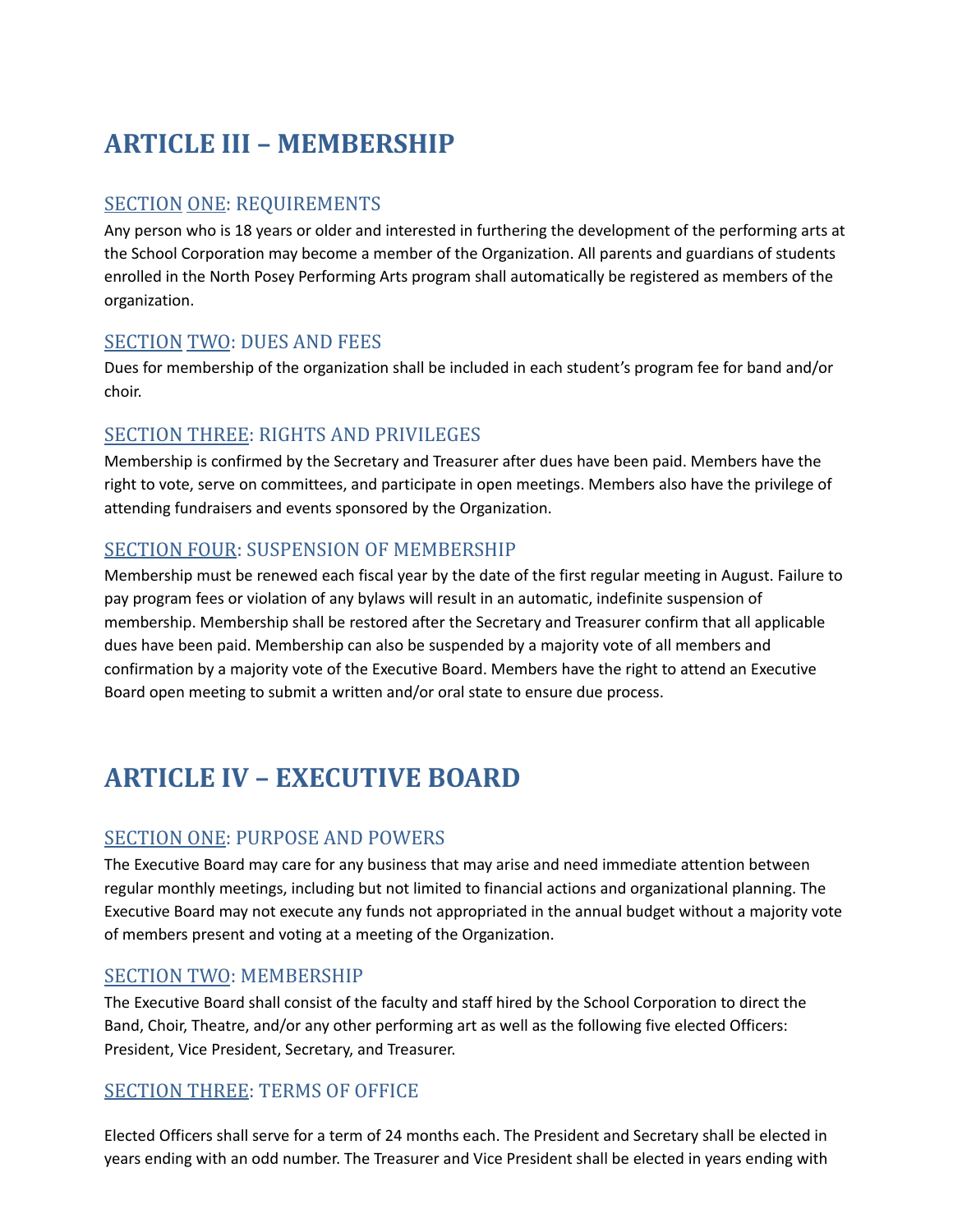an even number. Newly elected officers shall assume their elected position 14 days after being elected and should be shadowed by their outgoing predecessor for up to four months to train and maintain continuity.

### SECTION FOUR: OFFICER REQUIREMENTS

The Organization may suspend any one or more of these provisions and requirements by affirmative vote of two-thirds of the members present and in good standing. A suspension of any of these requirements shall apply to all candidates in the current fiscal year and cannot be applied to only one single candidate.

- 1) No two members of the same immediate family shall serve concurrent terms.
- 2) Officers should have at least one student participating in a performing arts activity or class at the School Corporation during at least one academic semester of the term of office.
- 3) Officers must have been members for at least one year between the date of confirming their first membership dues and the date of election. No member shall be penalized for suspending or terminating their membership between the date of confirming their first membership dues and the date of election.
- 4) Officers shall not serve in two offices simultaneously. If a current officer is elected to a different office during their term, they immediately vacate their previous office. A special election may take place to replace the vacated office.
- 5) Officers shall be in good financial standing with the Organization.

#### SECTION FIVE: SUCCESSION AND VACANCY

Officers may succeed themselves in the same office for no more than three (3) consecutive terms or a maximum of 6 years.

- 1) In the event that the President is permanently unable to fulfill their duties or resigns, the Vice President shall immediately assume the office of President and complete the former officer's term.
- 2) In the event that the Treasurer is permanently unable to fulfill their duties or resigns, the President shall immediately assume the office of Treasurer and complete the former officer's term.
- 3) All other vacant positions that result from succession, removal, or resignation shall be filled by a special election held within sixty (60) days. The Executive Board may temporarily fill a vacant office with any member or officer by majority vote of the Executive Board until such time that a special election can be held.

#### SECTION SIX: DUTIES OF OFFICERS

Officers shall perform their duties as assigned by Title III, Article IV of the National Constitution and Bylaws and shall perform the following additional duties:

1) President – The President's duties shall include but not be limited to: organize and preside over all regular monthly meetings and Executive Board meetings in a proficient and orderly manner in accordance with Roberts Rules of Order (most recent and revised version); guide committees, officers, and coordinators to assure compliance with IRS code class  $501(c)(3)$ ; ensure activities and functions of the Organization are in compliance with our Bylaws; serve as custodian in conjunction with the Treasurer of all monies; and perform any other functions pertaining to the office of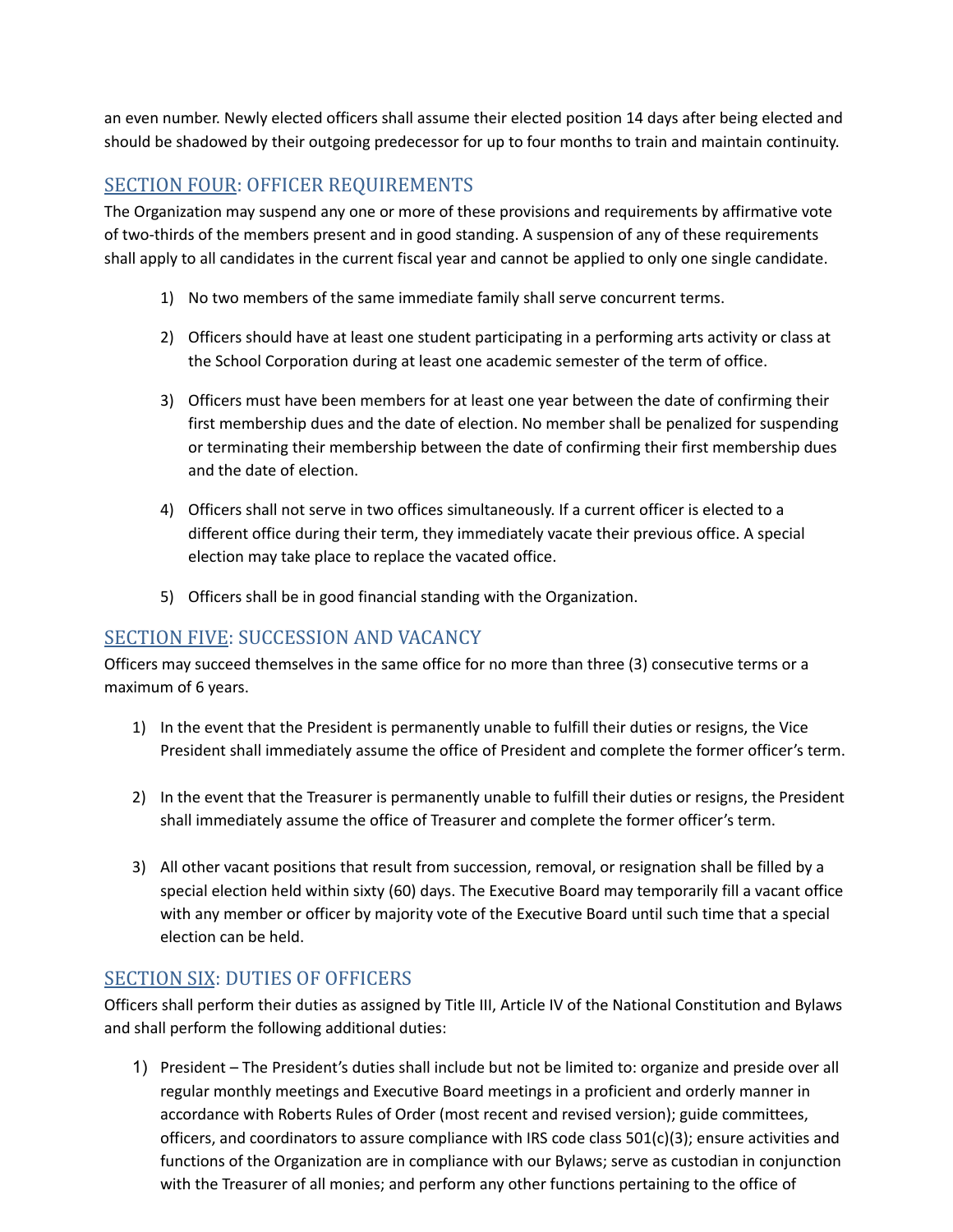President in the best interest of the Organization. The President does not vote except to decide a tie vote. The President may appoint an officer or member to temporarily fulfill the duties of another officer if that officer is temporarily absent or incapacitated but does not wish to resign.

- 2) Vice President The Vice President's duties shall include but not be limited to: assist the President with any and all duties requested; coordinate with all committees and coordinators; automatically serve as Acting President with all duties and provisions if the President is temporarily absent or incapacitated but does not wish to resign.
- 3) Secretary The Secretary's duties shall include but not be limited to: document and preserve all regular meeting minutes of the Organization; document and preserve all Executive Board meeting minutes; deliver the most recent meeting minutes to members at each regular monthly meeting; coordinate with the Treasurer and Co-Treasurer to keep an updated list of active members of the Organization; work with the Treasurer and Co-Treasurer to complete and update financial documents including tax documents and gaming licenses; maintain all non-financial student and volunteer records and background checks in accordance with school corporation rules and state and federal law; maintain all student and volunteer medical records in accordance with School Corporation rules and state and federal law; oversee mass communication via newsletter, e-mail, or other technology or work with a Coordinator to achieve such tasks.
- 4) Treasurer The Treasurer's duties shall include but not be limited to: serve as custodian of all monies; collect monies due; deposit all funds; maintain accurate bookkeeping records; execute funds authorized by IRS code class 501(c)(3) and Article VII of our Organization Bylaws; complete and update financial documents including tax documents and gaming licenses; design and present an annual budget to the membership of the Organization; submit all treasury records for an annual audit conducted by a certified accountant hired by the Organization; work with the Co-Treasurer to complete any and all authorized financial tasks as they deem appropriate.
	- a. The Treasurer and any other members, officers, agents, or employees of the Organization who have the authority to execute funds on behalf of the Organization shall be bonded. Any costs associated with bonding shall be paid by the individual being bonded unless the Organization has authorized paying for such in accordance with Article VII of these Bylaws.
	- b. The Treasurer must complete all tax forms (990's, 1099's, NP20, Gaming Licenses, etc.) before the end of their term for the records they were responsible for. Upon the closing of the fiscal year, all tax documents must be approved and signed by a certified accountant who shall be voted on in the annual budget meeting.

#### SECTION SEVEN: BOARD MEETINGS

Meetings of the Executive Board should be held bi-monthly, alternating with regular meetings, with special meetings as needed. The meeting schedule shall be set by the President and announced to all members at least three (3) days in advance. Any portion of an Executive Board meeting may be closed to membership and the general public with a majority vote of Executive Board members present and voting. Minutes should be recorded by the Secretary and presented to the organization at the next regular monthly meeting.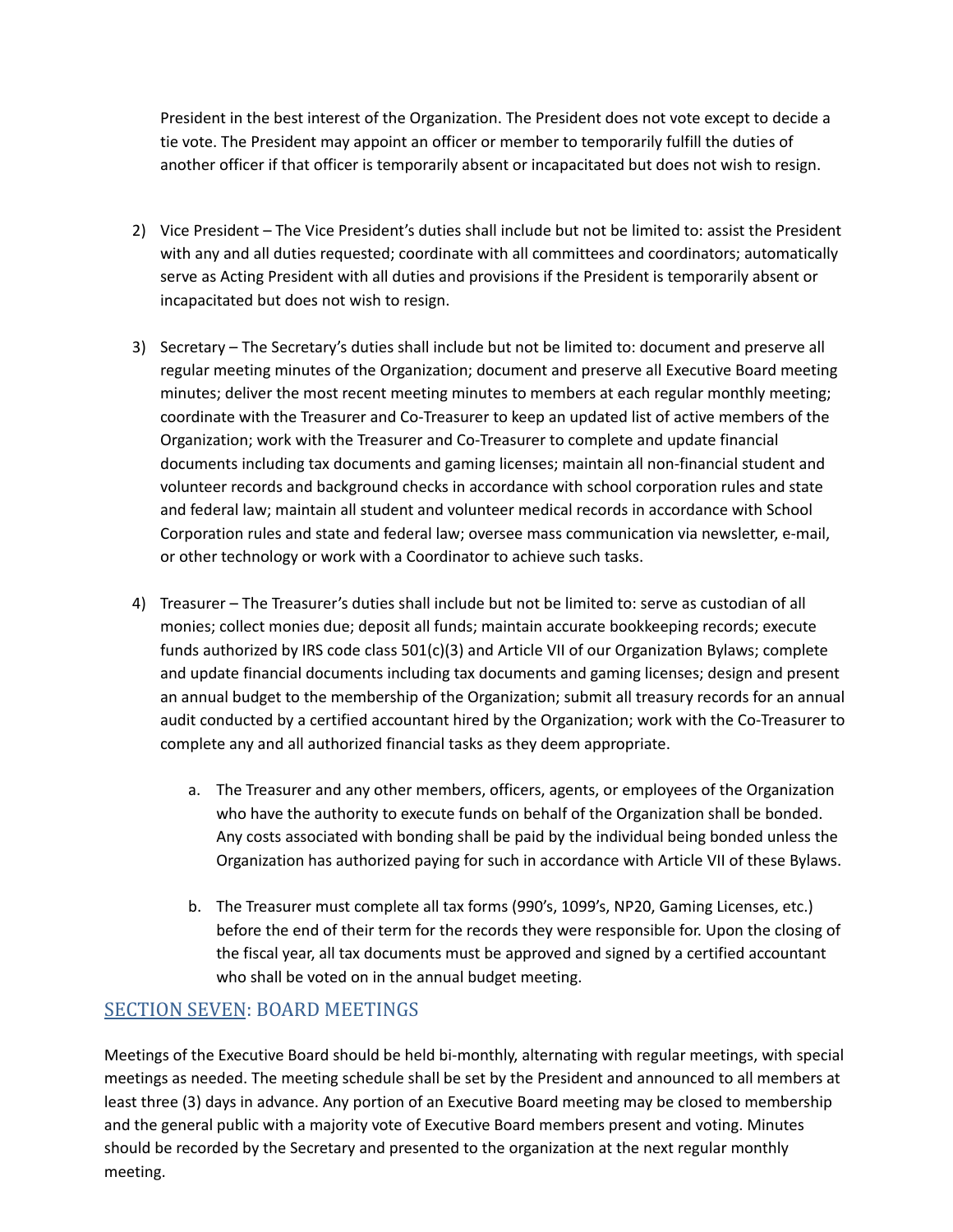#### SECTION EIGHT: RESIGNATION

In the event that an officer is unable to fulfill their duties during their term of office, the officer may submit a letter of resignation to the President or Presiding Officer. The resignation shall take effect on the date of the receipt of the notice or any later time specified in the notice. The acceptance of the resignation shall not be necessary for it to take effect.

#### SECTION NINE: REMOVAL

For due cause and in the best interest of the Organization, an elected officer may be considered for removal from office. A member in good standing must submit written notice to the President at least two (2) weeks before the next meeting that they will make a motion to remove an officer. In the event that the officer in question is the President, notice may be sent to the Vice President. The President or Vice President must immediately inform said officer of the pending action and give them the opportunity to respond in writing at the next meeting. Discussion regarding removal will be limited to written statements from the officer in question and the member making the motion to remove. Two-thirds majority of the entire membership may decide to remove an officer at a regular meeting.

# **ARTICLE V – ELECTIONS**

# SECTION ONE: MAKING NOMINATIONS

A nomination ballot and list of members in good standing will be mailed or emailed to all current members by March 1. Nominations may be made by paper ballot or by voice at a meeting. No nominations will be accepted by phone or email. Nomination ballots may be mailed back to the Organization's Post Office box or emailed to the Secretary by the postmark date set by the Executive Board. Ballot nominations sent by proxy must be signed on the seal of the envelope and submitted at or before the May regular meeting. Nominations by voice may only be submitted at the May regular meeting.

#### SECTION TWO: ACCEPTING OR DECLINING NOMINATIONS

Nominations may be accepted or declined by the nominee at the April meeting. If the member is not present, the Secretary will attempt to contact the nominee by phone and email. Nominations may be accepted or declined in-person or by phone within three (3) business days.

#### SECTION THREE: LIST OF CANDIDATES

A list of verified candidates will be sent via email to all current members after nominations have closed. Ballots will not be mailed automatically to all members.

#### SECTION FOUR: ABSENTEE BALLOTS

Members in good standing may request an absentee ballot from the Secretary. The Secretary must keep a register of absentee ballots sent to members who request them. Absentee ballots must be sealed in an envelope with the member's signature on the seal. The envelope may be placed in the safety deposit box at school or mailed to the Organization's Post Office box by a date set by the Executive Board.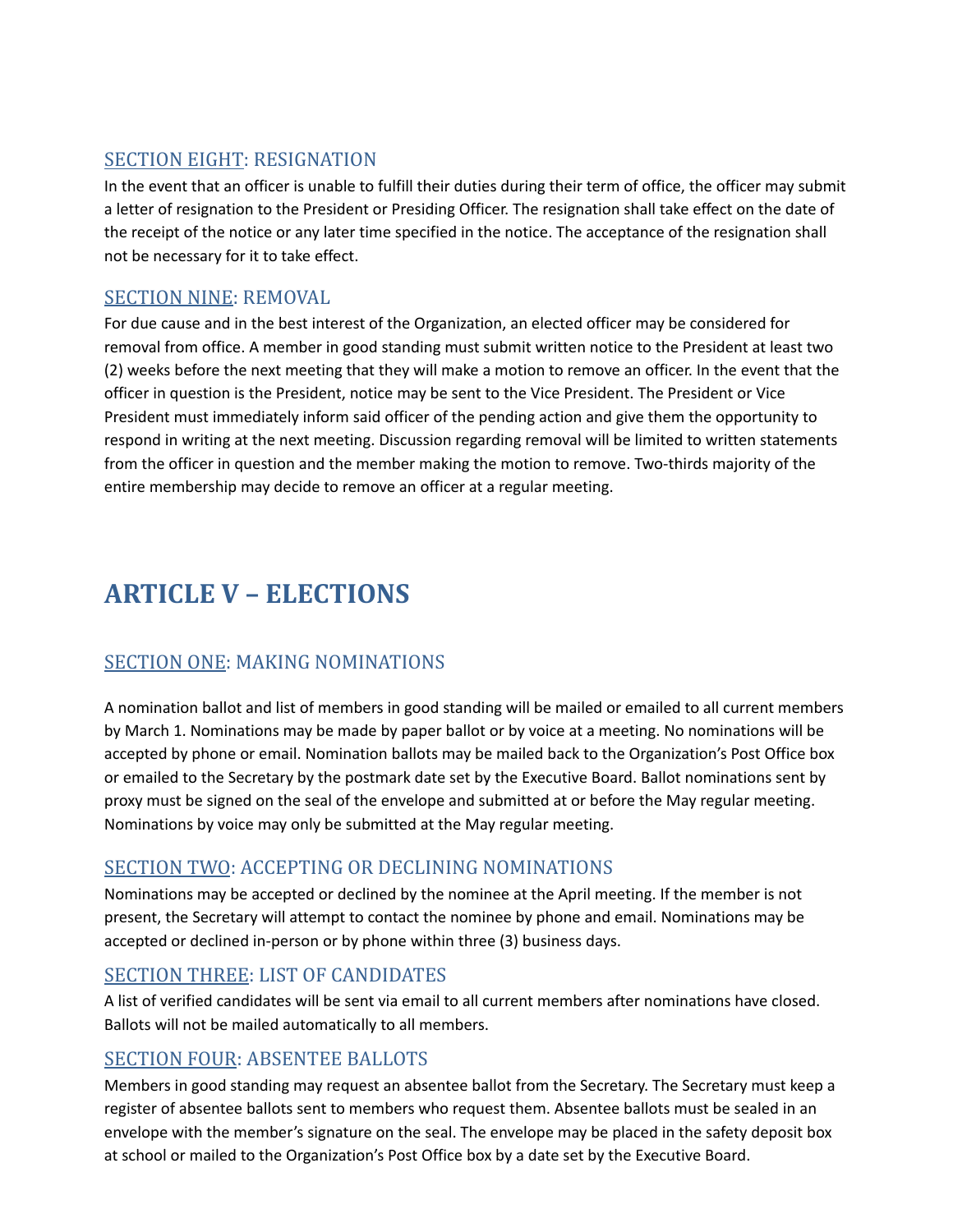### SECTION FIVE: VOTING IN ELECTIONS

Voting will take place by secret ballot at the regular meeting in May. The ballots will be collected and counted by a group of three individuals including the President, a Director, and one (1) member selected by the President.

#### SECTION SIX: RUNOFFS

If no candidate is able to achieve a plurality of votes after the first attempt, the body shall re-vote utilizing a system of preferential voting: the top two candidates in terms of votes will be the only remaining names on the official ballot for a runoff election. The body shall re-vote in the same meeting until a plurality of votes is achieved or the floor for nominations is reopened.

#### SECTION SEVEN: SPECIAL ELECTIONS

A special election shall be held if a current officer is elected to another office during their current term. In a special election, members may nominate candidates for the vacated office and hold elections in the same meeting or postpone the election to a later date.

# **ARTICLE VI – MEETINGS**

# SECTION ONE: QUORUM

Quorum shall be defined as at least six members in good standing who are currently present. A list of all active members shall be kept by the Secretary and provided to any member upon request.

#### SECTION TWO: FREQUENCY

Regular meetings of the membership shall be held bi-monthly. The time and place of regular meetings shall be determined by the Executive Board and announced by phone, email, and/or social media one week in advance. All members must have sufficient notice of any scheduling by phone, email, or in writing at least five (5) days in advance.

#### SECTION THREE: ANNUAL PLANNING

The annual planning meeting shall be held at the beginning of the fiscal year in early June to review the approved budget and set an annual meeting and performance calendar. If the Executive Board deems necessary, the Annual Planning meeting may be held at the same time as the regular monthly meeting in June or be separated into two meetings held in the same month of June.

#### SECTION FOUR: SPECIAL MEETINGS

Special meetings may be called by a unanimous vote of the Executive Board or a majority of members present and voting at any regular meeting or a petition signed by at least twenty-five percent of members currently in good standing. A special meeting may be called for any purpose and at any time so long as the membership have a minimum of one week notice prior to the meeting.

#### SECTION FIVE: GUESTS

Guests are welcome to attend open meetings of the Organization to learn more about our procedures and consider becoming members. We invite guests to ask questions when appropriate. However, the rights and privileges of holding office, making motions, debating, and voting shall be limited to the members of the Organization who are in good financial standing.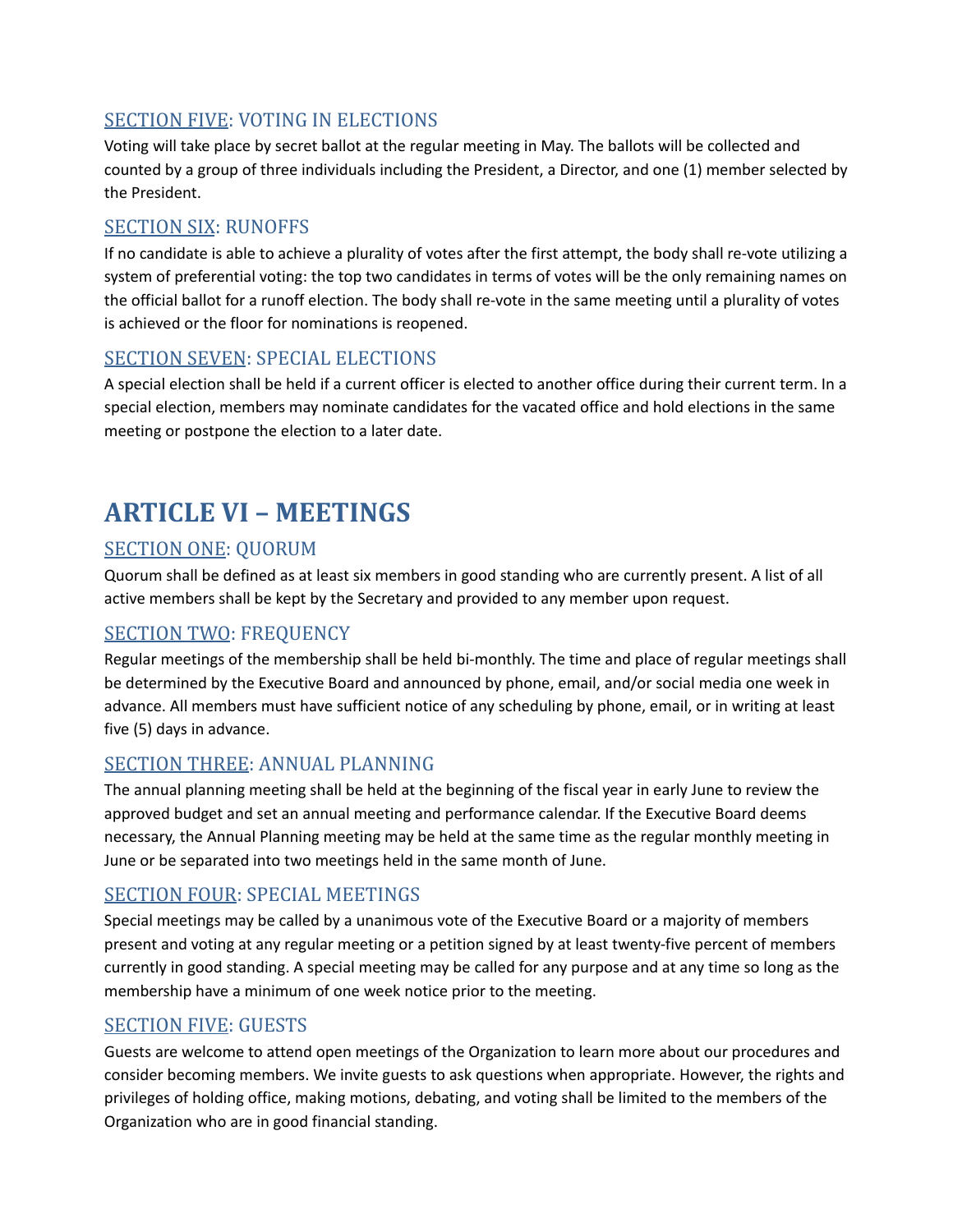# **ARTICLE VII – COMMITTEES & COORDINATORS**

#### SECTION ONE: CREATING COMMITTEES

New committees not already found in our Bylaws can be created by a majority vote of members present and voting at a regular meeting or by the majority vote of the Executive Board. The general purpose and description of a committee shall be included in the motion that created it.

#### SECTION TWO: APPOINTMENT

After a committee or coordinator position has been created and announced, members of the Organization may contact the President to request appointment. The President shall select an appropriate number of appointees to be approved by a majority vote of the Executive Board. The Executive Board may amend or approve the appointees by majority vote. A minimum of three (3) members must serve on any committee. Officers may also serve as Coordinators or committee members. The President and/or Vice President may serve on any committee as an ex-officio member only. There is no limit to the number of appointments a member may hold at any one time.

#### SECTION THREE: COMMITTEE MEETINGS

Committees should meet with regular frequency determined by a majority of committee members. Committee members who have difficulty with any meeting schedule should consult with the President to help coordinate a different schedule. All committee meetings must be announced five (5) days in advance. With the exception of the Executive Committee, all committee meetings are open to members and guests; only the Executive Committee may vote to enter a closed meeting for the purpose of discussing finances, personnel, or other topics deemed appropriate.

#### SECTION FOUR: POWERS AND RESPONSIBILITIES

Committees have the power and responsibility to actualize the directives given to them by the body that created the committee. Committees cannot execute funds not previously authorized by a majority vote of members in a regular meeting. Committees should work with other members, committees, coordinators, and officers to accomplish their goals. When committee work may interfere with the work of another committee, coordinator, or officer, the committee should request guidance from the President.

#### SECTION FIVE: STANDING COMMITTEES

Standing Committees are automatically created at the beginning of each fiscal year and continue working throughout the fiscal year. .Standing Committee members must be reappointed each fiscal year. Examples of standing committees include a Bylaw Review Committee, Field of Dreams Committee, and Fundraising Committee.

1) Bylaw Review Committee – The Bylaw Review Committee is a standing committee that reviews and suggests edits to the Organization's bylaws. At minimum, the Bylaw Review Committee must include all Directors at the School Corporation, one (1) current officer, one (1) parent with at least two years membership experience, one (1) parent with less than two years membership experience, and any other member or members approved by the Executive Committee. If a parent with two years membership experience is unavailable then the President shall select another member to be approved by the Executive Board.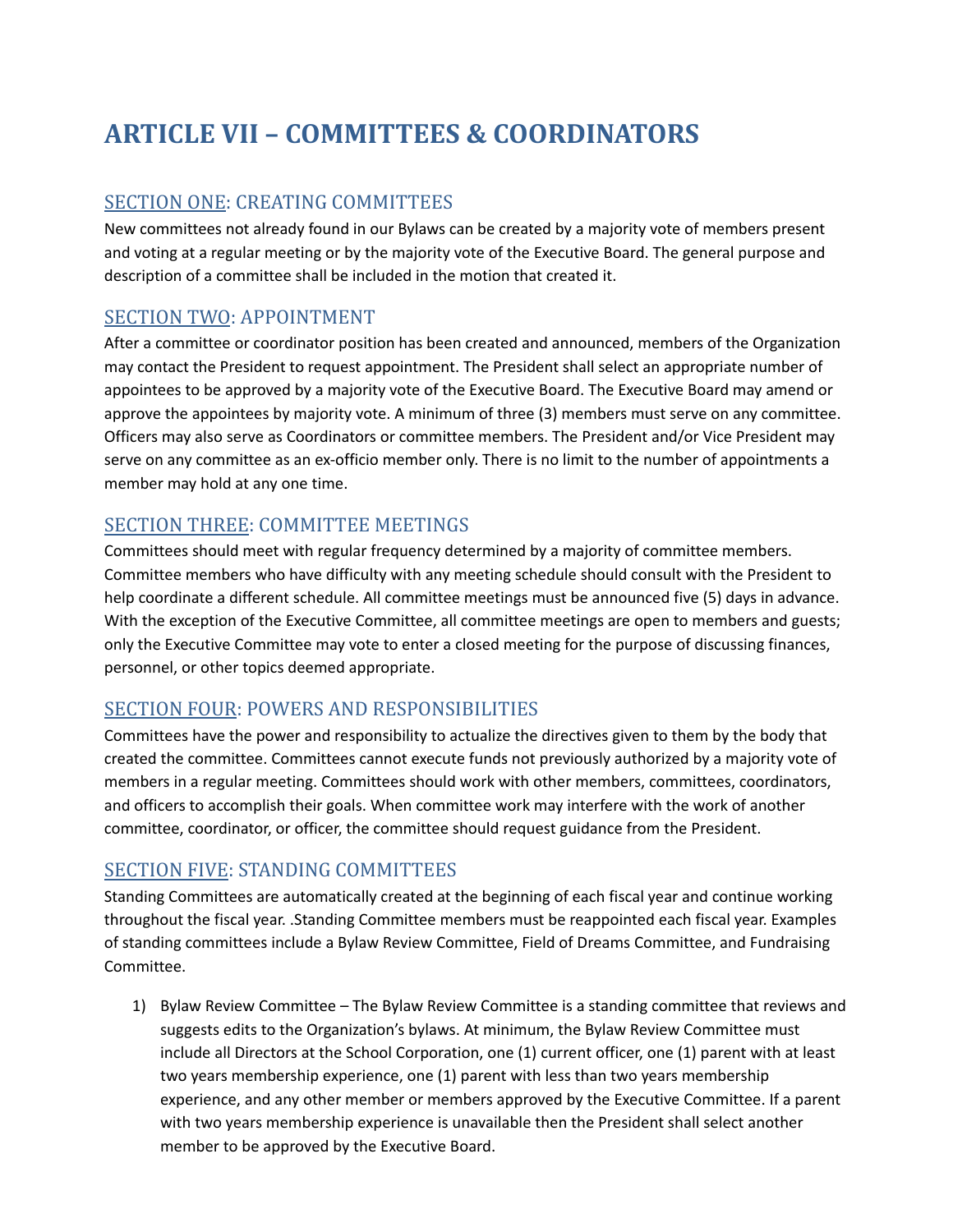# SECTION SIX: SPECIAL COMMITTEES

Special Committees have temporary responsibilities and continue working until their task is completed or they are dissolved by a majority vote of the membership or Executive Committee. Examples of special committees include Band Banquet Committee, Special Event Committee, Contract Committee, etc.

### SECTION SEVEN: COORDINATORS

Coordinator positions may be created by the majority vote of the Executive Board or by a majority vote of members at a regular meeting. Coordinator positions may include, but are not limited to: Kid Care, Meals, Concessions, Honor Choir, IMEA Festival, Musical, Props, Travel, Pit Crew, New Parent Liaison, Website/Social Media.

# **ARTICLE VIII - FINANCES**

#### SECTION ONE: FISCAL YEAR

The fiscal year of the organization shall be defined as July 1 through June 30 of the following year.

#### SECTION TWO: CONTRACTS

All contracts for hired staff must be approved by a majority vote of the Executive Board. A special committee may be created for the purpose of drafting such a contract.

#### SECTION THREE: ANNUAL BUDGET

An annual budget shall be presented to the membership at the regular meeting in February for the upcoming fiscal year. The annual budget may be amended but must be approved by a majority vote of members present and voting at a regular or special meeting. Updates or amendments to the annual budget may be presented by the treasurer at any regular meeting and must be approved by a majority vote of members present and voting.

#### SECTION FOUR: ACCOUNT ACCESS

The Treasurer may suggest individuals to be listed on any financial account to be approved by a majority vote of the Executive Board. Bank card use (including the use of a PIN) must be approved and authorized by the Treasurer and Co-Treasurer. Appropriate transaction limits may be set by the Treasurer. The Treasurer shall keep a register of who, when, and where any credit or debit card is distributed and received.

#### SECTION FIVE**:** DEPOSIT OF MONIES

All deposits must be counted and verified by two (2) members. All bank deposits must be made as soon as possible within two (2) weeks of receipt.

#### SECTION SIX: EXECUTION

Any execution of funds must be approved by the Treasurer and Co-Treasurer within the scope of the fiscal budget approved according to Article VIII. No monies may be spent in excess of the budget or budget area without a special amendment to the annual budget.

#### SECTION SEVEN: REIMBURSEMENT

No members will be reimbursed for purchases without pre-approval from the Treasurer and Co-Treasurer as authorized by a majority vote of the Organization.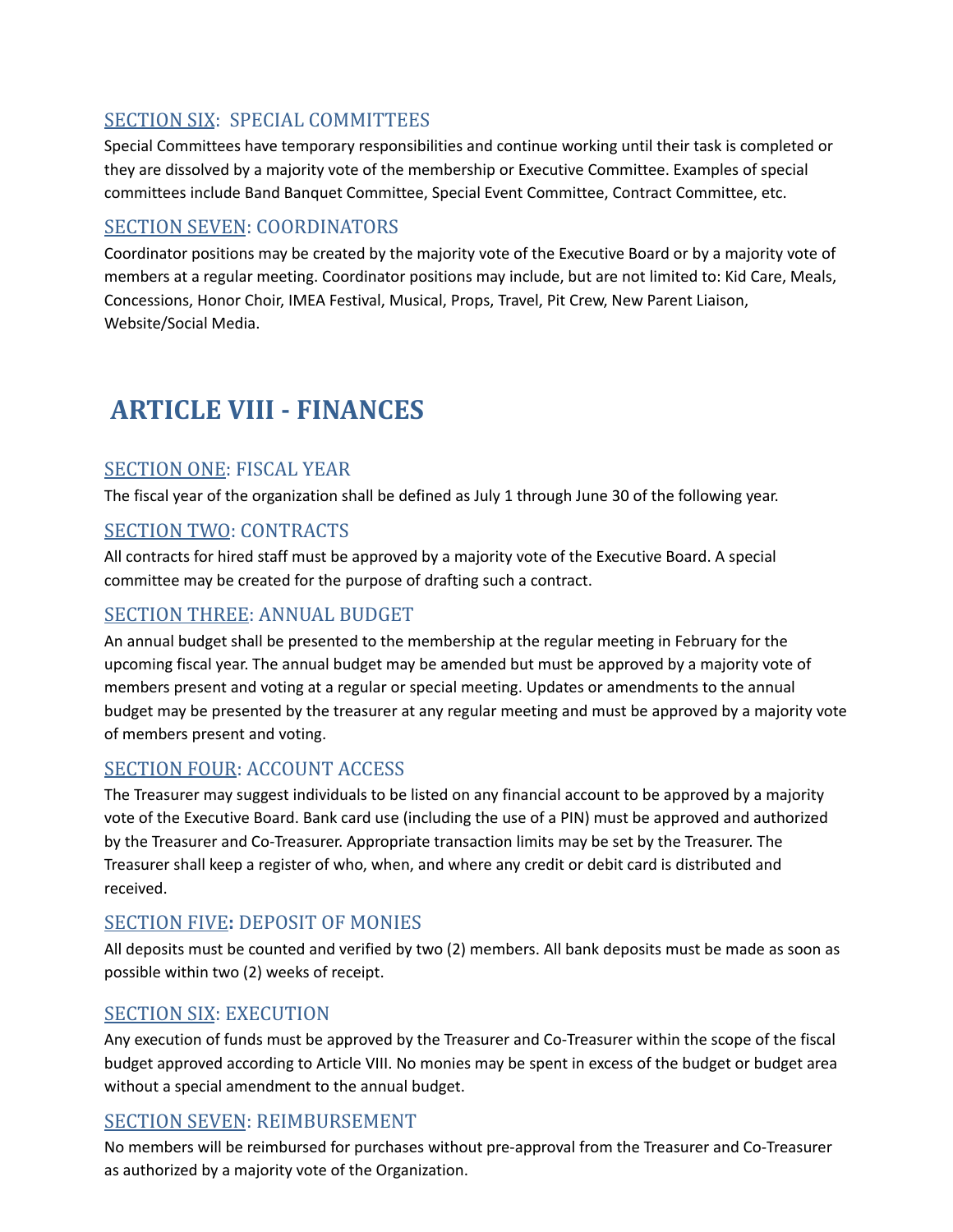### SECTION EIGHT: CONFLICT OF INTEREST

No member, Officer, or Director may create or vote on a financial motion in which they or their immediate family will financially profit.

### SECTION NINE: AUDIT

The Treasurer shall order an annual audit of all bookkeeping and finances with a certified accountant. The results of the audit shall be made available to all members at the next regular meeting.

### SECTION TEN: LOANS

The Organization may secure a credit card account upon a majority vote of the membership. No other loans shall be contracted on behalf of the Organization for any reason.

#### SECTION ELEVEN: BANK ACCOUNTS

The Treasurer may open or close, with a majority vote of Organization members present and voting, bank accounts for any purpose authorized by the Organization. Suggested accounts include but are not limited to: General Fund, Concessions, Trips, etc.

# SECTION TWELVE: STUDENT TRIP ACCOUNTS

- 1) The Treasurer and Co-Treasurer may use licensed financial or productivity software to track and organize individual student trip accounts for the purpose of educational and social field trips sponsored by the Organization. Student trip accounts may be combined into one or more accounts at a single financial institutions.
- 2) Before a fundraiser begins, a majority of members present and voting at a regular meeting may authorize fundraiser profits (or a portion thereof) to be allocated toward individual student trip accounts.
- 3) To spend money in a trip account, the student's parent or guardian must contact the Treasurer in writing at least two weeks before the trip payment deadline. A qualifying trip must be sponsored or organized by the Organization or be authorized by a majority vote of members present and voting at a regular meeting. The funds may also be used for annual participation fees (e.g. Band/Choir Fees).
- 4) When a student graduates or departs MSD of North Posey County, the student's parent or guardian shall have sixty (60) days to notify, in writing or email, how the funds should be distributed. Money deposited by the parent or student may be withdrawn by check. All other credits may be donated to another student in the Organization (e.g. sibling, friend), the General Fund, or similar account of the Organization.
- 5) If the student's parent or guardian does not authorize any distribution within sixty (60) days of graduation or departure from MSD of North Posey County, the money in the student's sub-account will be donated to the Organization's General Fund or similar account.

# **ARTICLE IX – MISCELLANEOUS AND AMENDMENTS**

# SECTION ONE: ACCEPTABLE USE POLICY

All Officers and Directors shall have administrative access to all social media and website accounts upon request. All members shall abide by the Acceptable Use Policy of the School Corporation when utilizing